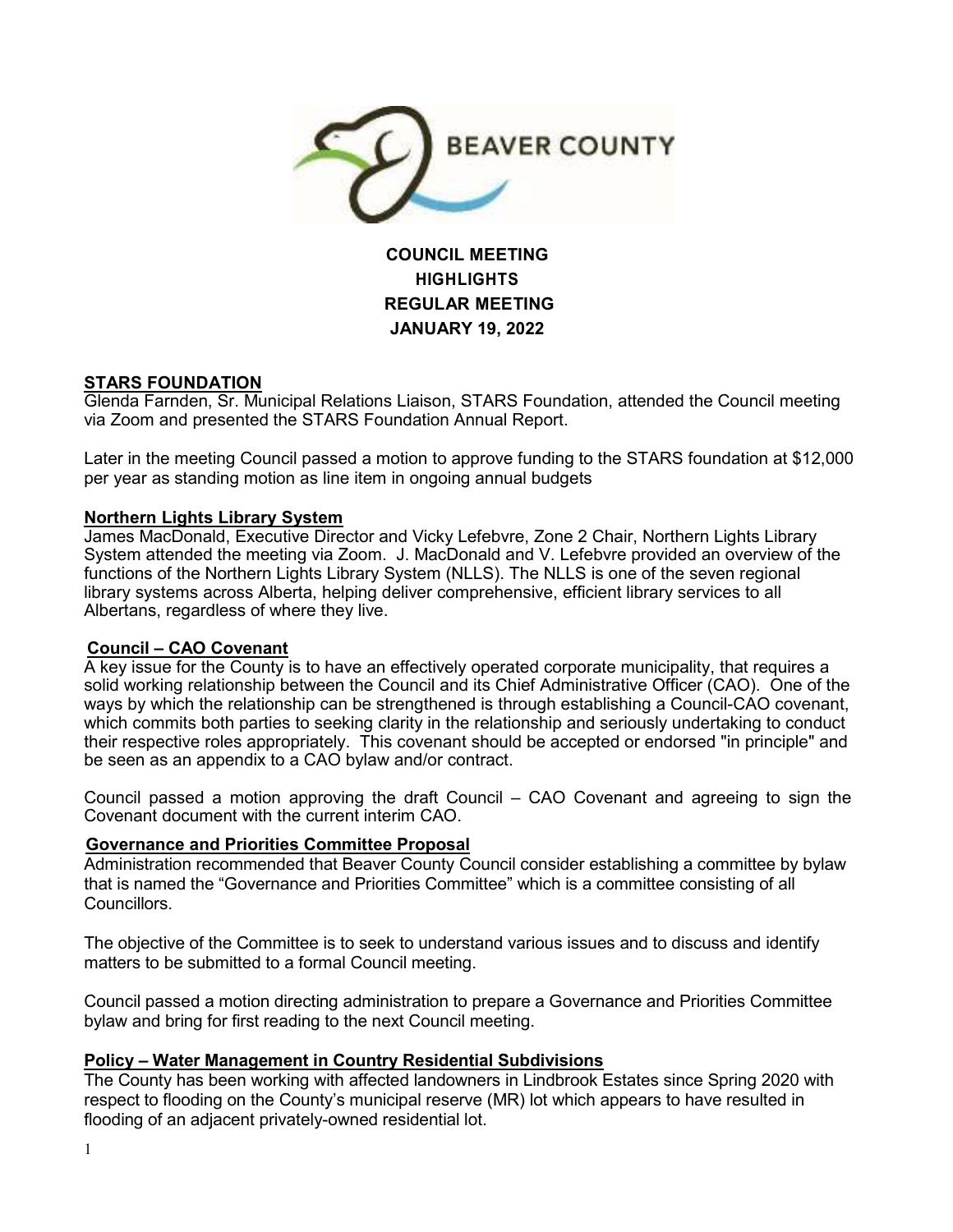To obtain an understanding of the issues, the County retained Wood Environment & Infrastructure Solutions (Wood) to survey the lands affected. The following factors appear to have contributed to the flooding event:

- a) Extraordinarily wet conditions (prolonged rainfall as well as sudden rainfall events),
- b) Release of water previously held back by natural causes (i.e. beaver dams),
- c) Private land development downstream of the MR lot that blocked the flow of water from the MR.

Administration engaged with the downstream landowner for the purposes of re-establishing the flow of water along the natural drainage channel. An agreement could not be reached.

In an attempt to find options that may help to resolve the issue, administration consulted with Wood. Wood recommended that prior to exploring other options for redirecting water, the County prepare a water management plan for the entire subdivision and upstream catchment area. The cost of the plan is approximately \$80,000. Council did not approve the work.

Administration has developed a draft Policy to guide Council in its deliberations toward resolution of this issue as well as path forward for water management issues in country residential subdivisions.

Council passed a motion to defer the matter to a future Council meeting.

#### **2022 Capital Purchases**

The 2022 interim budget was approved on December 15, 2021. Final budget approval is not expected until April 2022. Administration would like to purchase the following capital equipment before final budget approval:

## **1. Three Patrol Graders**

Due to supply and demand issues and the pricing increase, administration would like to move forward with the tendering process, hoping to have the three graders by yearend.

#### **2. Tilt Deck Lowboy Trailer**

In the interim budget, Council approved the budget for a highway tractor for the amount of \$175,000. With price increases due to supply and demand challenges, administration did not budget enough for a new highway tractor. The highway tractor that was going to be replaced had some on-going issues however the shop mechanics have since been able to repair and solve them and the truck has now been running very well.

Administration is recommending that the County keep the highway tractor for another year and instead use the budgeted funds to replace and upgrade the lowboy trailer. The current trailer has served us well, however at twenty years old, it is showing its age. It is quite difficult to use when loading equipment, having to split and unhook the trailer, then load the equipment, then reconnect. As well, to be used safely it requires two people to operate. Newer versions of this type of trailer can be managed by one person while remaining connected and are simply more efficient and safer.

With COVID-19, there has been many long delays in product deliveries; for example, we are still waiting for one of our 2021 graders to be delivered. Administration would like to order everything as soon as possible as we expect these delays to continue this year.

Council passed a motion that Council authorize administration to tender for three patrol graders, and that the interim 2022 budget be adjusted to reflect the purchase of a new tilt deck lowboy trailer instead of a highway tractor for the equivalent budget of \$175,000.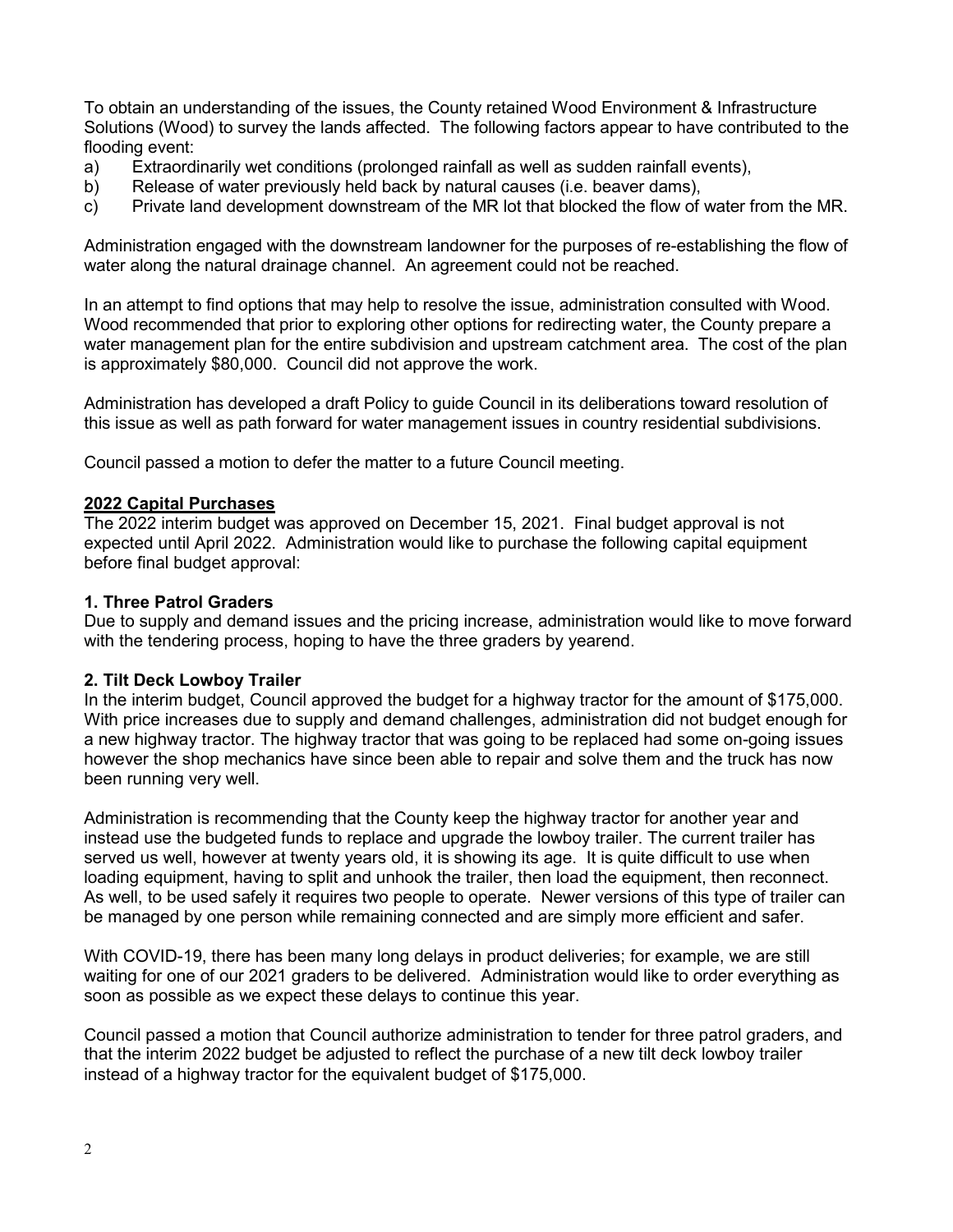# **Beaver County Authority in Dealing with Water Management**

In 2021, Alberta Environment initiated a pilot program which enabled them to contact trained individuals in some municipalities to complete an investigation on a water management complaint.

The Senior Community Peace Officer (CPO) completed a one-day training session. He was given the written authority to investigate a water complaint when requested by Alberta Environment. That authority expired on December 31, 2021. In discussion with Alberta Environment there may be an extension of that authority, with Council approval.

The authority granted was only to investigate a complaint that was initiated through Alberta Environment, not a public complaint to Beaver County. All water management complaints from the public still need to be reported to Alberta Environment. Alberta Environment tracks all the complaints and if requested by them, the CPO will complete an initial investigation and forward the findings to them. This authority is only to investigate a complaint and has no enforcement authority.

To date, the CPO has been asked to investigate one water complaint. In October 2021, Alberta Environment contacted the CPO to initiate an investigation into a water complaint north of Holden. The investigation was completed and findings forwarded to Alberta Environment which has decided to conduct a further in-depth investigation.

On September 1, 2021, Beaver County passed Bylaw 21-1110, Surface Drainage Bylaw.

Council passed a motion directing administration to bring back an RFD to a future Council meeting regarding Beaver County Authority in Dealing with Water Management.

# **2021 PERC AND DIRC Applications**

For the past six (6) years, the economic downturn in the oil and gas industry has caused hardship for many companies. Many companies are finding it difficult to pay the property taxes and the tax recovery procedure provided for in the Municipal Government Act has not been successful.

In 2018, the Alberta Government introduced a Provincial Education Refund Credit for Uncollected Education Property Taxes in Oil and Gas Properties program (PERC) to assist municipalities with payment of the school taxes that could not be collected from the oil and gas companies. A year later, the Designated Industrial Requisition Credit for Uncollected DIP Requisition taxes was created.

This program provides municipalities with a credit equal to the unpaid Provincial education requisition taxes and the Provincial DIP requisition taxes. No credit is given for uncollectible municipal or seniors' foundation taxes.

More recently, the MGA was amended to allow municipalities to place a special lien on properties owned by oil and gas companies in arrears. The lien can be registered without affecting a municipality's ability to apply for PERC and DIRC.

The term of the PERC and DIRC program has been extended to the 2021 tax year, with a total Provincial funding cap of \$30 million. An additional \$15 million is available for each of the 2022 and 2023 tax years.

In the past, to be eligible for the credit, municipalities were required to cancel the tax levy for the delinquent company. The Alberta Government introduced changes with the 2021 application whereby there is no longer a mandatory requirement to cancel the tax levy. Instead a Council motion is required confirming that Council acknowledges submission of a PERC and DIRC application.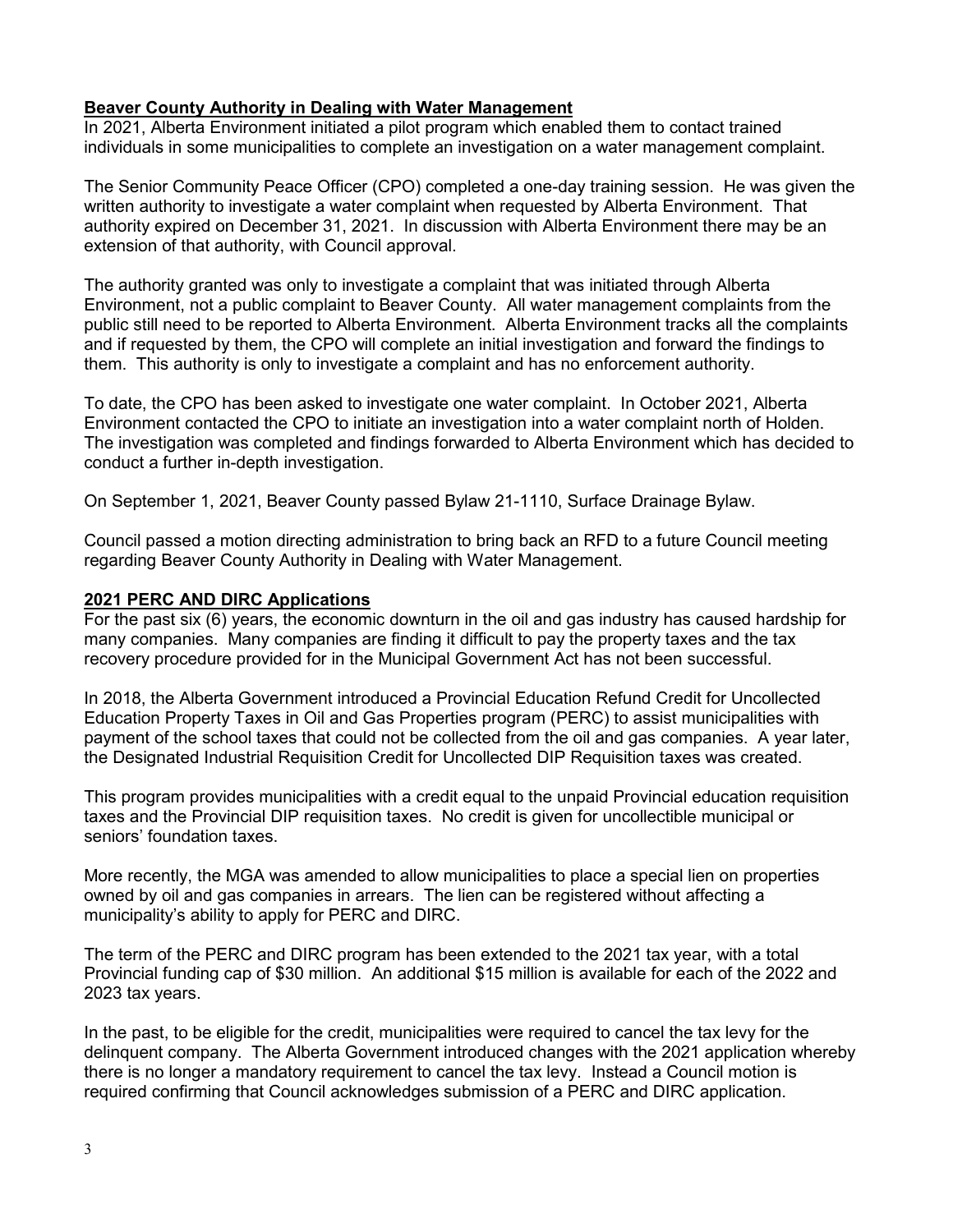Sequoia Resources Corp. acquired many assets from other gas companies in Beaver County in late 2016. In early 2018, the County received notification that Sequoia filed for bankruptcy and we have now been notified that the company is in receivership and is insolvent.

In previous years, Council approved the cancellation of taxes for 2016 – 2020 as per the PERC and DIRC program. Currently, their 2021 property taxes remain unpaid and it is deemed unlikely that the taxes will ever be paid. These outstanding taxes meet the criteria for a PERC and DIRC application.

Administration recommended that Council acknowledge its application for PERC and DIRC on all of Sequoia's properties. The amount of the education credit would be \$7,945.47 and the amount of the DIP requisition credit would be \$376.90.

Council passed a motion acknowledging the application.

### **2021 Tax Sale Dispositions**

Four parcels were listed in the 2021 tax sale. Two of the properties sold.

Both of the remaining properties are located in the Hamlet of Kinsella. They are in a serious state of disrepair with suspected asbestos and mould.

The Tax Recovery Proceedings Policy gives Council discretion regarding the disposition of tax recovery properties that do not sell at a public auction.

Administration recommended the following to Council:

- 1. That the County NOT take title to Plan 1562W, Block 7, Lots 30 & 31A. The house is not habitable and it would be very expensive to demolish. In 2016, a property in similar condition in the Hamlet of Bruce cost the County \$14,042.44 to demolish.
- 2. That the Assessor re-assess the property at Plan 992 5829, Lot 1. A resident of Kinsella expressed an interest in the property prior to the tax sale, but felt the reserve bid was too high. Administration intends to inspect the property in 2022, recommend a new reserve bid to Council, and list the property for sale in the 2022 tax recovery sale.

Council passed a motion to accept administration's recommendation.

#### **Bylaw 22-1117 – Road Closure Bylaw – Range Road 202**

Administration has received a request to close and consolidate the road allowance west of NW 35-51- 20-W4 (Range Road 202), which is approximately 0.6 acres.

The road allowance borders the west half of the applicant's property which is located just north of Sherwood Forest Estates. Currently, the developed portion of Range Road 202 dead ends at a roundabout which is adjacent to the applicant's driveway. The applicant is requesting that the undeveloped portion of Range Road 202 just past the roundabout be closed because of safety concerns. There is a deep valley located within the road allowance and the applicant is concerned that this may cause dangerous road conditions. The applicant also has additional concerns with regards to dumping, hunting, and theft.

Council passed 1st reading of Bylaw 22-1117 and directed administration to schedule a public hearing.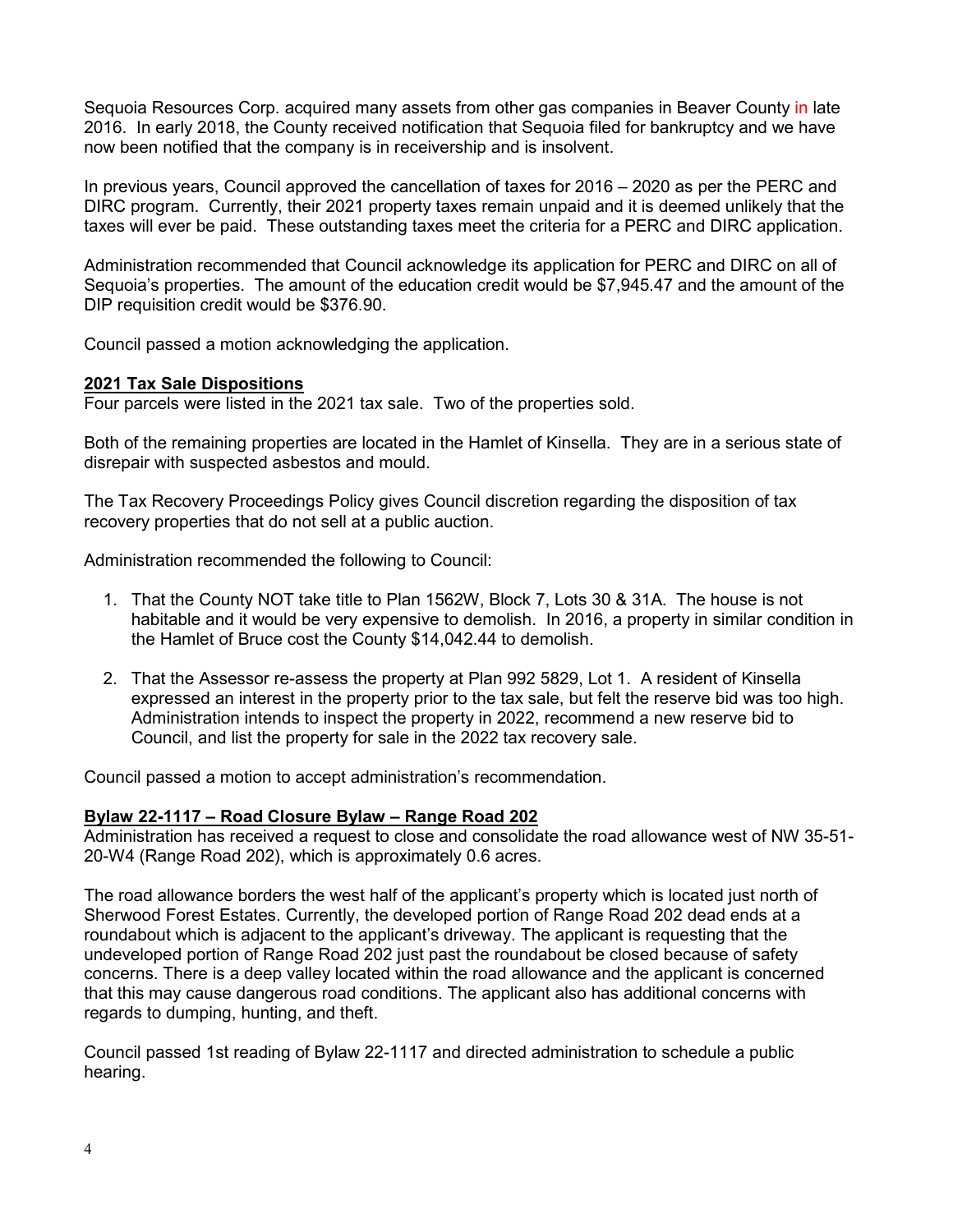# **Safety Codes Fee Schedule**

Beaver County and the municipalities in the Joint Quality Management Plan (the Towns of Tofield and Viking and the Villages of Ryley and Holden) have a contract with The Inspections Group to administer the safety codes permit process.

As per the Joint Service Agreement, the agency works closely with the municipalities to review the fees and recommends any adjustments as required periodically (mutually agreeable and beneficial to both parties). Changes to the safety codes fee schedule have been suggested by The Inspections Group with regards to the introduction of an extension fee and new fee for variances.

Currently, the extension timeline runs in frequencies of 3 and 6 months with no fee. This timeline would change to a frequency of 1 year and a new extension fee of \$125 would be implemented.

Currently, the only discipline that allows for a variance is plumbing and gas. The Inspections Group would like to implement a variance service fee/rate for all safety code disciplines which would use the same approach for plumbing and gas. This would include introducing a service fee at the rate of \$125/hour with a 2-hour minimum for inspections.

Council passed a motion approving changes to the joint safety codes fee schedule between The Inspections Group and the member municipalities of Beaver County, Towns of Tofield and Viking, and Villages of Ryley and Holden, to include a permit extension fee of \$125 and variance service fee of \$125/hour with a 2-hour minimum for inspections.

# **Website Update Demonstration**

Administration provided Council an update and a demonstration of the upgrades to County Website. The upgrades will be developed by Loop. Loop is the name of the company that built the County's website and is now in the process of upgrading it.

Loop websites are powered by a Content Management System, custom built for municipalities to be easy and straightforward. Loop will update website features, functionality, and maintain the site throughout the rebuild and beyond. The look of the County's website will be vastly improved and will perform well. The updated website will include the following features:

- 1. Notices and emergency pop-up notices to communicate critical information to residents and visitors.
- 2. Business Directory Module every business in the County will be listed and directly linked to the map.
- 3. Polls Module simple multiple-choice surveys can be conducted. This will enhance community involvement and public participation.
- 4. Tax Calculator displays tax rate information for prospective businesses and residents so they can see how their taxes are calculated and the services they are paying for.
- 5. Form Builder Module adds the ability to create fillable forms and assign them to pages on the website. Forms can have unlimited fields and can include on-line payments. On-line payments come with added costs to the residents  $(4.5% + $0.35$  cents per transaction) for processing fees.
- 6. Public Event Submissions allows the public to submit events through the website for approval and posting by administration.
- 7. Report a Problem Module this is a tool for both Beaver County and the public. The module receives, assigns, and monitors issues with ease and to access a directory, residents simply fill out a form on-line and e-mail it to the preferred staff member.
- 8. Tenders Listing simplifies posting open and closed bid opportunities with all information accessible to the public.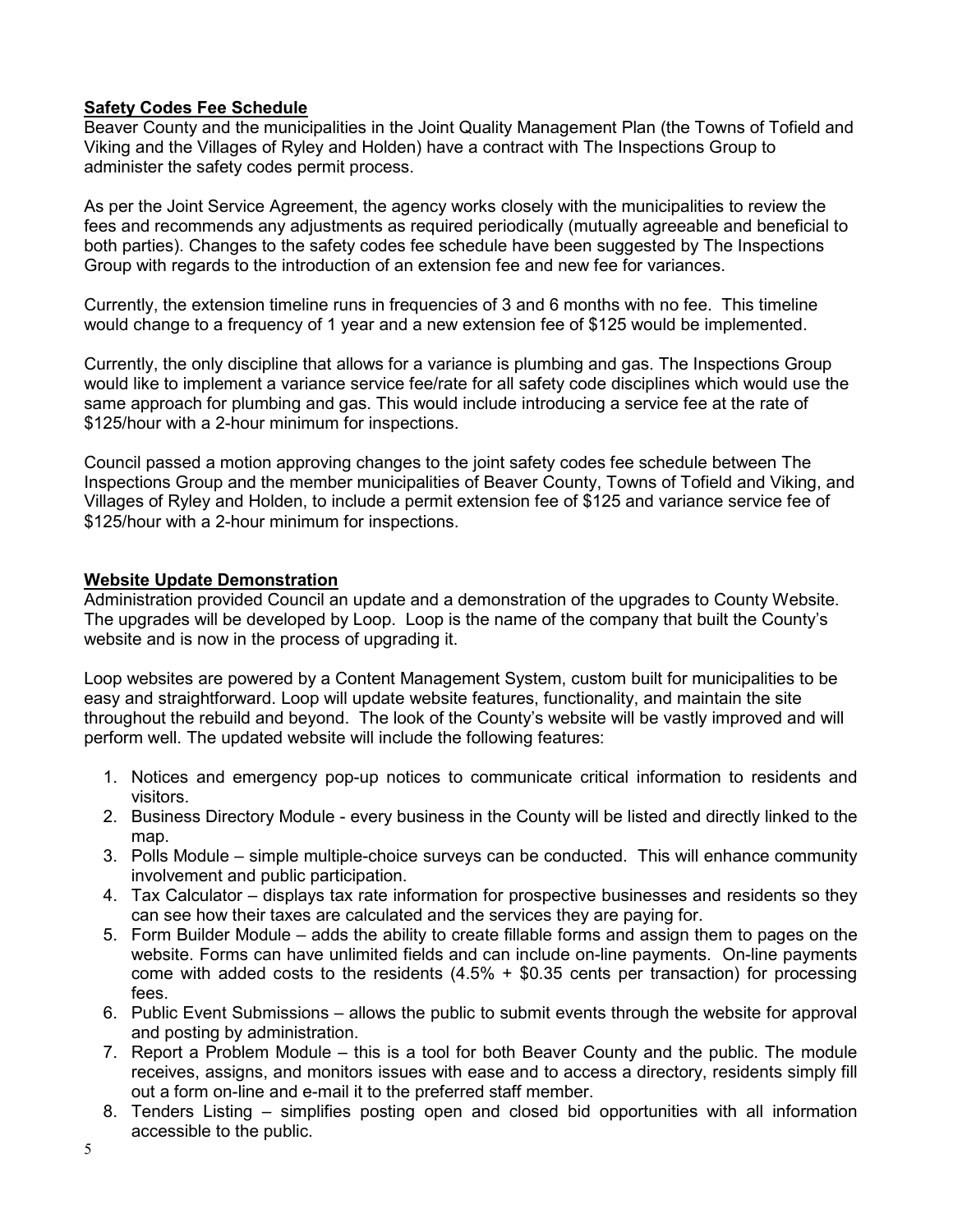- 9. Snow Removal this module uploads addresses throughout the County and designates the snow removal priority levels. Residents can search their address to discover their priority level.
- 10. Municipal App Loop has experience building apps for clients that allow them to organize and manage information. Features include – push emergency notifications, business directory, news, and events. Problems can also be reported from the app.

### **ACP Grant – Village of Holden – Infrastructure Master Plan**

The Village of Holden has requested that Beaver County partner with the Village in its application for an Alberta Community Partnership grant to prepare an infrastructure master plan. The plan will identify required improvements to water, wastewater, and stormwater systems which may have an impact on rural residents. The County has experienced challenges with the Village's wastewater system (as it relates to annual sewage lagoon releases) and the plan may assist with finding a solution or recommend improved practices.

No financial commitment is required from the County to participate in this program. The Village of Holden will be the managing partner.

Council passed a motion that Council support the Village of Holden's submission of a 2021/22 Alberta Community Partnership grant application in support of a regional infrastructure master plan, with no matching contribution required.

### **Federation of Canadian Municipalities' Membership & Convention Attendance**

The Federation of Canadian Municipalities (FCM) has been the national voice of municipal government since 1901. The FCM includes more than 2,000 municipalities of all sizes, from Canada's cities and rural communities, to northern communities and 20 provincial and territorial municipal associations. Together, the FCM represents more than 90 percent of all Canadians from coast to coast to coast. Municipal leaders from across Canada assemble each year to set FCM policy on key issues.

Council passed a motion to approve the FCM 2022/23 membership fee of \$1832.47.

Council approved the attendance of Cr. Hrabec and Cr. Williams at the 2022 FCM annual conference in Regina, Saskatchewan from June 2-5.

#### **Health Foundation Support Policy**

The Health Foundation Support Policy provides support to each of the two health foundations in the Beaver Region (Tofield and Viking). Funding is provided for equipment and other items not eligible for funding by Alberta Health Services.

The current Policy distributes the funding based on the rural population within the Foundation's service area. Tofield Health Foundation's service area includes ranges 17-21 (64.3% of the total population). Viking Health Foundation's service area includes ranges 10-16 (35.7% of the total population).

At the October 6, 2021 Council meeting, a motion was passed that the Policy be reviewed to allow for an equal distribution of the grant between the two Foundations.

At the November 3, 2021 Council meeting, Council considered an amended Policy but deferred approval pending input from each of the Health Foundations regarding the amendment.

Input was received from the Tofield and the Viking Health Foundation.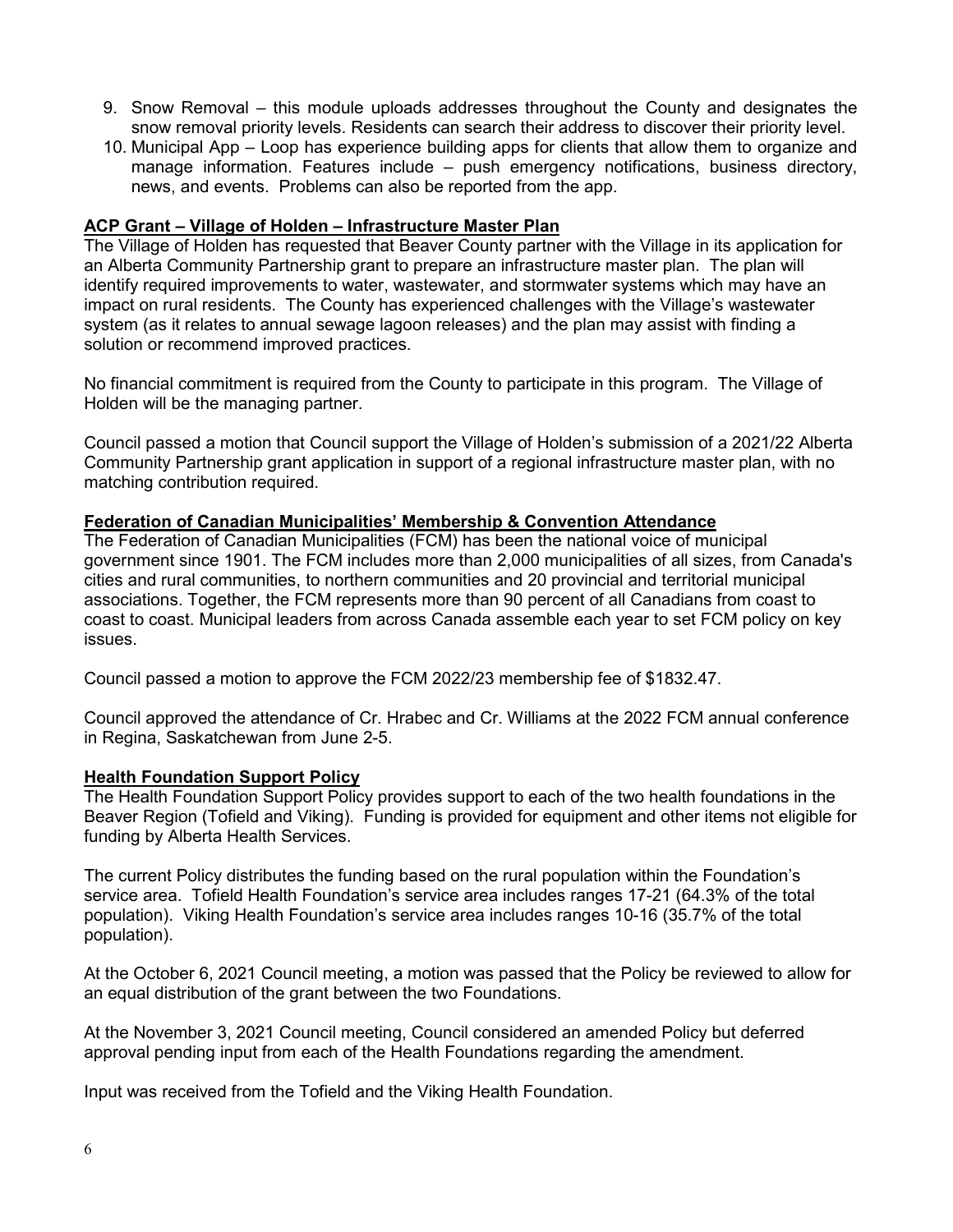The Tofield and Area Health Services Foundation is strongly opposed to a change in the funding formula. The Viking Health Foundation defers the decision to County Council.

Council passed a motion confirming the existing Health Foundation Support Policy that will retain the population-based formula.

## **Health Foundation Support Grant Request**

The Health Foundation Support Policy provides funds to the Tofield and Viking Health Foundations. The amount of funding available is established by Council through its annual budget (2021 budget = \$20,000).

Each Foundation's share of the grant is based on the population within each Foundation area (as defined by Policy). A \$20,000 allocation would be shared as follows:

| <b>Tofield Health Foundation</b> | \$12,867 (already paid) |
|----------------------------------|-------------------------|
| <b>Viking Health Foundation</b>  | \$ 7,133                |

The Viking Health Foundation has requested funding from the 2021 grant allocation. The Foundation has submitted its financial statement, and outlined purchases made in the past year as well as a future commitment.

Council passed a motion approving a 2021 Health Foundation Support grant in the amount of \$7,133 to the Viking Health Foundation.

### **Joint SDAB & ARB Re-Appointments**

Beaver County is a member of the region's Joint Subdivision and Development Appeal Board (SDAB) and Joint Assessment Review Board (ARB). Each Board consists of the same members. The terms of appointment are staggered to maintain experience on the Board from year to year.

A maximum of ten public-at-large members may be appointed to the Boards. There are currently seven members, which is sufficient at this time given the minimal number of hearings required throughout the region. The terms of two of the members (Juanita Enorme and Rosemary Harris) have expired.

Council passed a motion approving the following appointments to the Intermunicipal Subdivision and Development Appeal Board and the Intermunicipal Assessment Review Board:

| Juanita Enorme         | Term expires March 31, 2025  |
|------------------------|------------------------------|
| <b>Rosemary Harris</b> | Term expires March 31, 2025. |

#### **Rural Community Hall Property Insurance**

Council requested information regarding the eligibility of the Spilstead Community Hall to obtain property insurance through the County's policy.

Beaver County Council has recognized the financial burden that insurance premiums can place on these groups and provides assistance in the form of a grant to a maximum of \$1000 per year.

The Rural Municipalities of Alberta (RMA Insurance) provides insurance coverage for Beaver County and approved non-profit organizations. At present, the Kinsella Recreation & Agricultural Society, Bruce Sports & Stampede Association, Beaver Heritage & Agricultural Society, and Beaverhill Players are Additional Named Insureds (ANIs) on the County's policies.